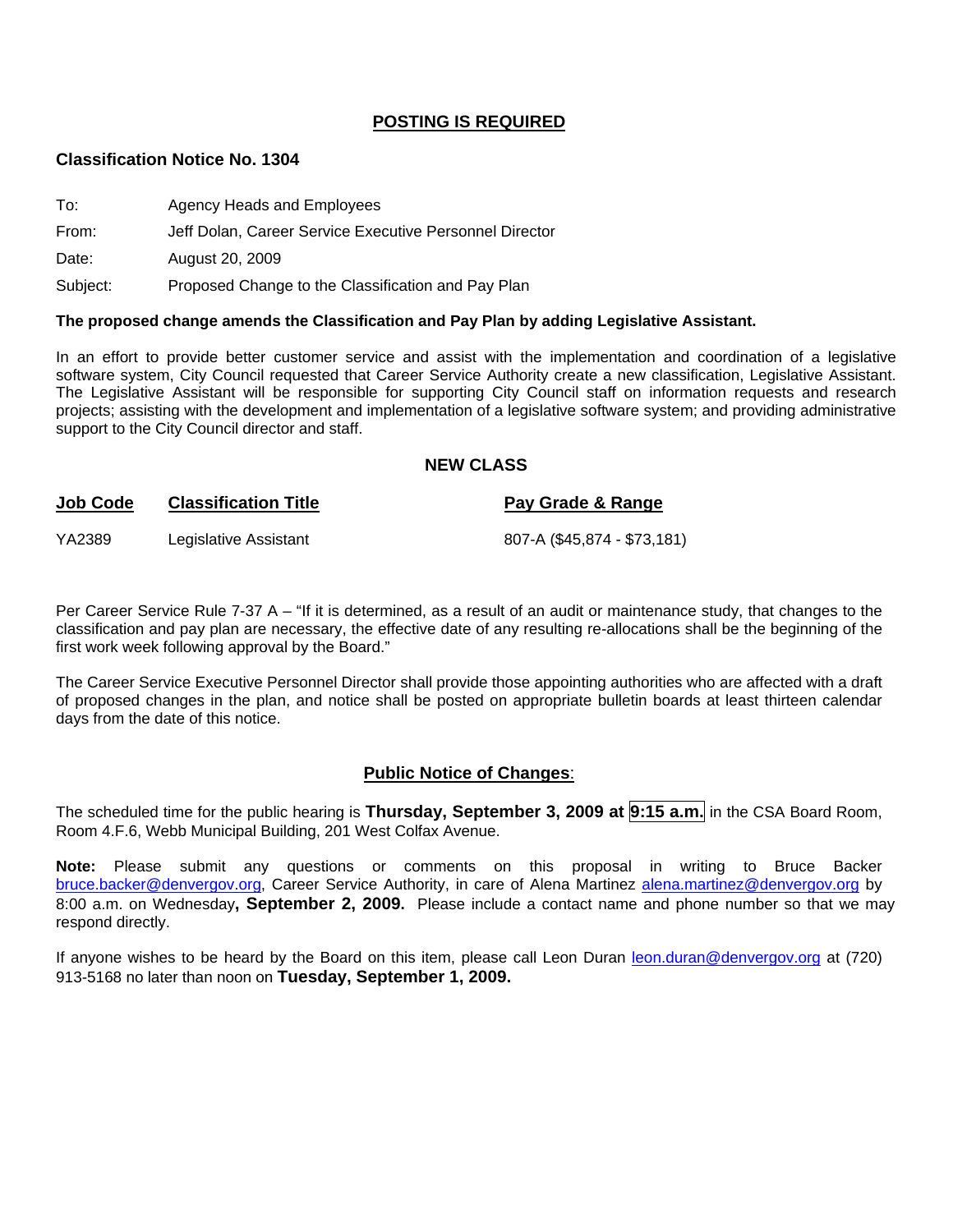

## Career Service Authority

Page 1 of 5

# Legislative Assistant

## **GENERAL STATEMENT OF CLASS DUTIES**

Performs professional level work supporting City Council staff on information requests and research projects; assisting with the development and implementation of a legislative software system; and providing administrative support to the City Council director and staff.

## **DISTINGUISHING CHARACTERISTICS**

The Legislative Assistant is distinguished from the *Administrative Support Assistant IV*, which performs specialized and/or technical office support work that requires knowledge of the specialized/technical area. Next, the Legislative Assistant is distinguished from the *Staff Assistant*, which performs paraprofessional level work to execute components of a specific administrative function(s) in the operations of an organization.

The Legislative Assistant is also distinguished from the *City Council Clerk*, which provides advanced and specialized administrative, analytical, and secretarial support for City Council. The City Council Clerk also functions as the City's parliamentarian. The main focus of City Council Clerk is to provide support to City Council members before and during regular sessions of City Council, whereas, the Legislative Assistant provides administrative and professional support to the day-to-day operations of City Council.

Finally, the Legislative Assistant is distinguished from the *City Council Aide* series, which provides administrative and/or professional support to city council members by managing administrative functions within Council members' district offices, responding to and resolving constituent problems and inquiries, and providing guidance and advice to Council members.

## *Guidelines, Difficulty and Decision Making Level:*

Guidelines are generally but not always clearly applicable, requiring the employee to exercise judgment in selecting the most pertinent guideline, interpret precedents, adapt standard practices to differing situations, and recommend alternative actions in situations without precedent.

Duties assigned are generally complex and may be of substantial intricacy. Work assignment is performed within an established framework under general instructions but requires simultaneous coordination of assigned functions or projects in various stages of completion.

Employee is responsible for determining time, place, and sequence of actions to be taken. Unusual problems or proposed deviations from guidelines, practices, or precedents may be discussed with the supervisor before being initiated.

## *Level of Supervision Received and Quality Review:*

Under general supervision, the employee receives assignments and is expected to carry them through to completion with substantial independence. Work is reviewed for adherence to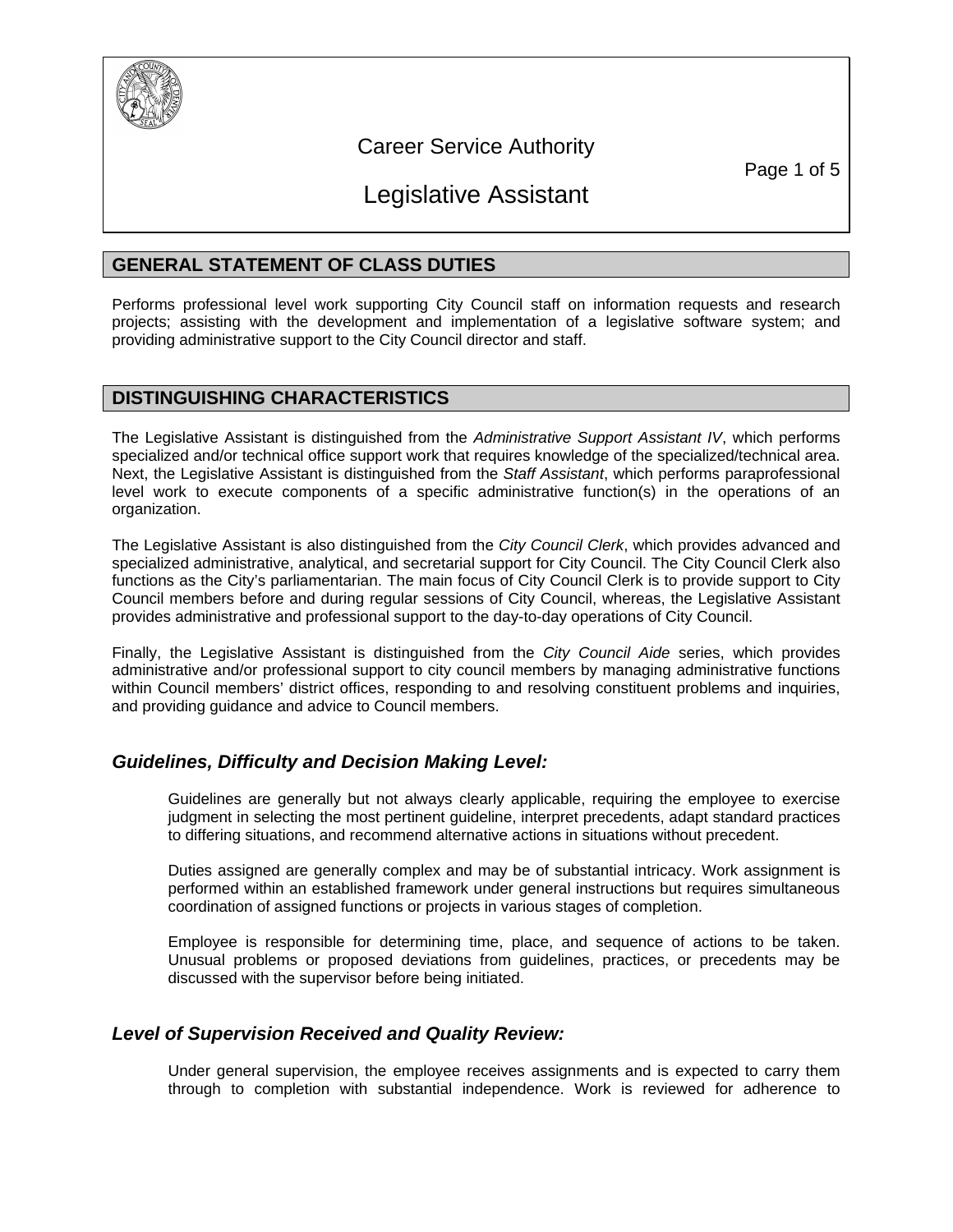instructions, accuracy, completeness, and conformance to standard practice or precedent. Recurring work clearly covered by guidelines may or may not be reviewed.

#### *Interpersonal Communications and Purpose:*

Contacts with the public or employees where explanatory or interpretive information is exchanged, defended, and gathered and discretion and judgment are required within the parameters of the job function.

#### *Level of Supervision Exercised:*

By position, may perform lead work.

## **ESSENTIAL DUTIES**

Acts as first point of contact for visitors to City Council offices; answers phone calls to City Council offices and provides assistance to callers.

Provides staff, visitors, and constituents with general city information and information on City Council processes and procedures; responds to constituent inquiries and problems, by assessing the needs of the constituent, contacting the appropriate city department or resource, and following up to ensure the situation is resolved.

Assists with the review of meeting agendas and with the preparation of legislative packets; assists during meetings with research and retrieval legislative records; serves as a backup to the City Council Clerk.

Assists with the development and implementation a legislative software system and associated work processes and procedures; develops and provides training on the legislative software system to staff and system users.

Functions as the primary contact for staff and system user inquiries on the legislative software system; tracks and resolves staff and user problems with the legislative software system; researches and compiles data maintained within the legislative software system, prepares documents and reports, and briefs staff members and users as appropriate.

Manages and maintains the City Council website, which includes: posting meeting agendas and minutes, ordinances and resolutions, and supporting documents; managing comments posted by constituents on legislation; and coordinating the use of the website to present online polls and up-to-date legislative information.

Prepares and maintains accounting records by processing a variety of transactions, which may include: preparing vouchers and invoices for accounts payable and accounts receivables; preparing and tracking encumbrances to ensure that funds are available for payment; identifying and reconciling discrepancies between departmental and city accounting records; and preparing a variety of internal financial, budget, and miscellaneous reports.

Determines office needs and makes recommendations for supplies and equipment; prepares justification for purchase of office equipment; and maintains inventory records and documents expenditures.

Provides secretarial support to the City Council director and staff, which includes: serving as petty cash custodian, arranging/coordinating appointments and meetings, scheduling conference rooms, serving as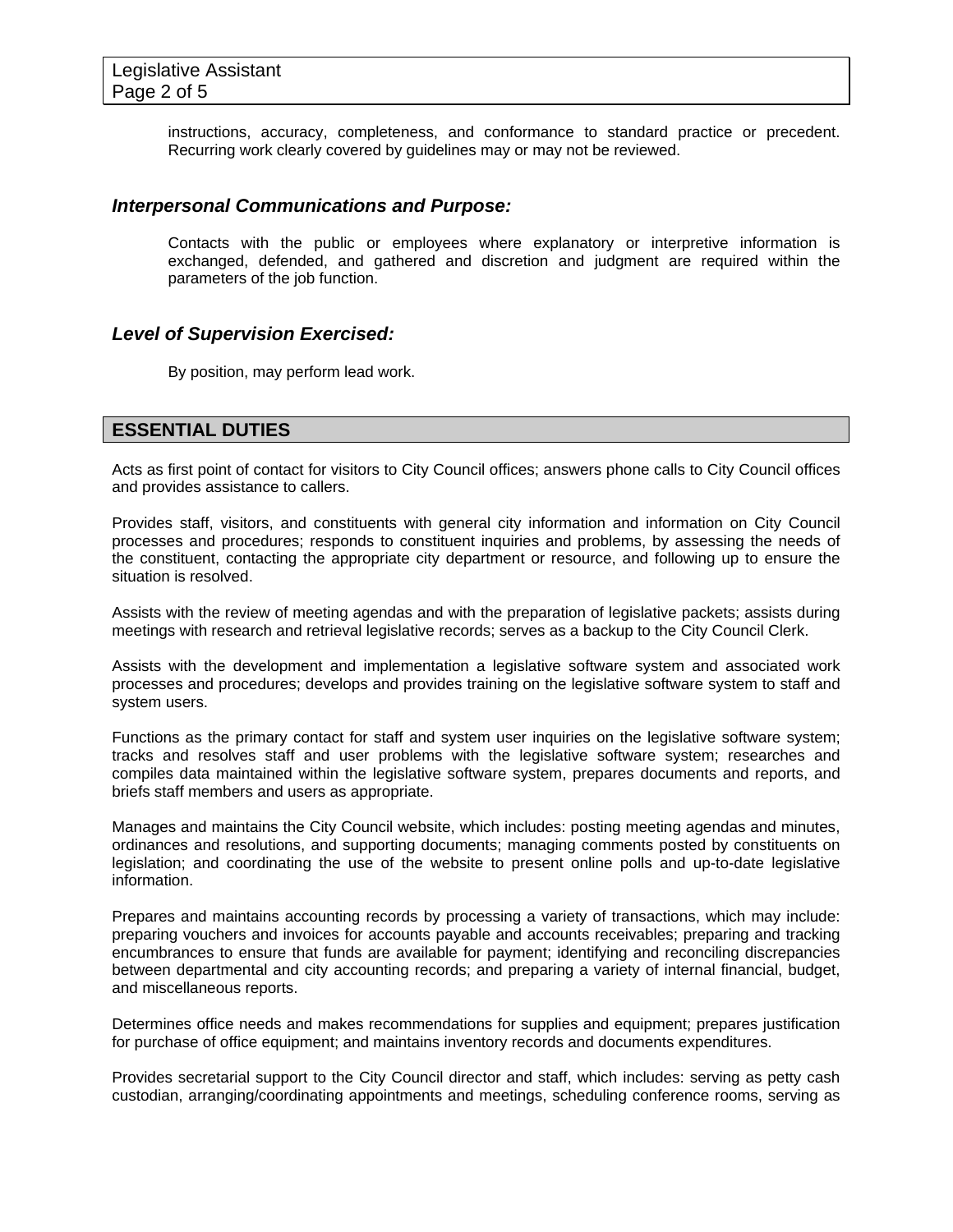a liaison with Facilities Management and Technology Services for all work orders, maintaining office equipment, and distributing departmental mail.

Performs other related duties as assigned or requested.

Any one position may not include all of the duties listed. However, the allocation of positions will be determined by the amount of time spent in performing the essential duties listed above.

## **MINIMUM QUALIFICATIONS**

#### *Competencies, Knowledge, & Skills:*

- **Integrity/Honesty** Contributes to maintaining the integrity of the organization; displays high standards of ethical conduct and understands the impact of violating these standards on an organization, self, and others; is trustworthy.
- **Reasoning** Identifies rules, principles, or relationships that explain facts, data, or other information; analyzes information and makes correct inferences or draws accurate conclusions.
- **Reading**  Understands and interprets written material, including technical material, rules, regulations, instructions, reports, charts, graphs, or tables; applies what is learned from written material to specific situations.
- **Interpersonal Skills** Shows understanding, courtesy, tact, empathy, concern; develops and maintains relationships; may deal with people who are difficult, hostile, distressed; relates well to people from varied backgrounds and situations; is sensitive to individual differences.
- **Oral Communication** Expresses information to individuals or groups effectively, taking into account the audience and nature of the information; makes clear and convincing oral presentations; listens to others, attends to nonverbal cues, and responds appropriately.
- **Writing**  Recognizes or uses correct English grammar, punctuation, and spelling; communicates information in a succinct and organized manner; produces written information, which may include technical material, that is appropriate for the intended audience.
- **Self-Management** Sets well-defined and realistic personal goals; displays a high level of initiative, effort, and commitment towards completing assignments in a timely manner; works with minimal supervisions; is motivated to achieve; demonstrates responsible behavior.
- **Problem Solving** Identifies problems; determines accuracy and relevance of information; uses sounds judgment to generate and evaluate alternatives, and to make recommendations.
- **Teamwork**  Encourages and facilitates cooperation, pride, trust, and group identity; fosters commitment and team spirit; works with others to achieve goals.
- **Reasoning** Identifies rules, principles, or relationships that explain facts, data, or other information; analyzes information and makes correct inferences or draws accurate conclusions.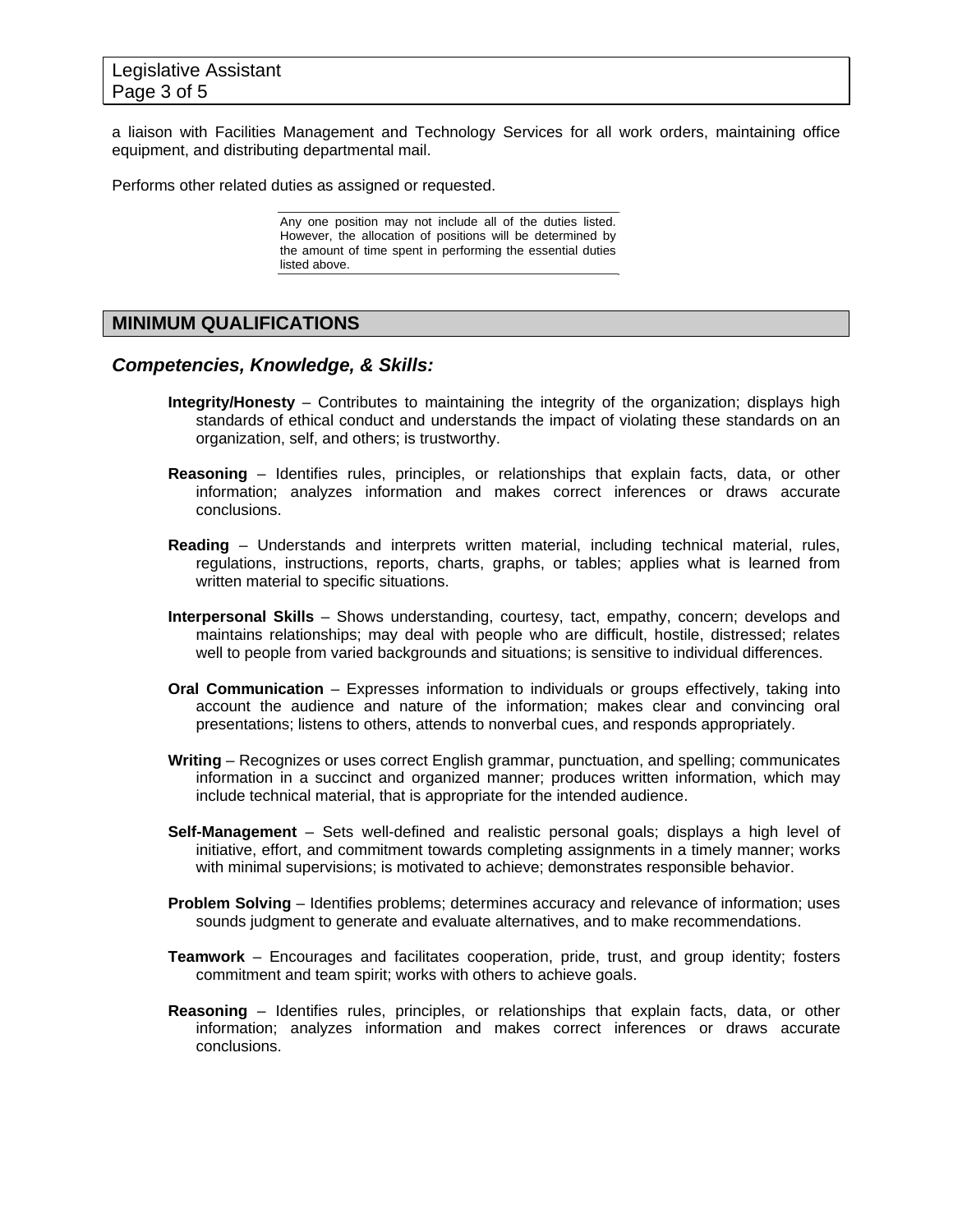- **Decision Making** Makes sound, well-informed, and objective decisions; perceives the impact and implications of decisions; commits to action, even in uncertain situations, to accomplish organizational goals; causes change.
- **Arithmetic** Performs computations such as addition, subtraction, multiplication, and division correctly using whole numbers, fractions, decimals, and percentages.
- **Flexibility** Is open to change and new information; adapts behavior or work methods in response to new information, changing conditions, or unexpected obstacles; effectively deals with ambiguity.
- **Information Management** Identifies a need for and knows where or how to gather information' organizes and maintains information or information management systems.
- **Creative Thinking** Uses imagination to develop new insights into situations and applies innovative solutions to problems; designs new methods where established methods and procedures are inapplicable or are unavailable.
- **Customer Service** Works with customers to assess needs, provide assistance, resolve problems, satisfy expectations; knows products and services; is committed to providing qualify products and services.
- Skill in analyzing current operations, policies and procedures and assisting in implementing change.
- Skill in utilizing the principles and practices of effective and persuasive communication to elicit information, negotiate problem resolution, and/or garner support for various programs or policies.
- Skill in researching and analyzing information related to the work assignment.
- Skill in identifying problematic situations related to procedures and implementing changes to correct situation.
- Skill in maintaining and organizing departmental records, reports and files, including developing and maintaining databases and spreadsheets.

**Physical Demands** (Physical Demands are a general guide and specific positions will vary based on working conditions, locations, and agency/department needs)*:* 

Balancing: Maintaining body equilibrium to prevent falling over. Carrying: Transporting an object, usually by hand, arm, or shoulder. Eye/Hand/Foot Coordination: Performing work through using two or more. Fingering: Picking, pinching, or otherwise working with fingers. Handling: Seizing, holding grasping, or otherwise working with hand(s). Hearing: Perceiving the nature of sounds by the ear. Vision: Ability to adjust vision to bring objects into focus. Near Acuity: Ability to see clearly at 20 inches or less. Reaching: Extending the hand(s) and arm(s) in any direction. Repetitive Motions: Making frequent movements with a part of the body. Sitting: Remaining in the normal seated position. Talking: Expressing or exchanging ideas by means or spoken words. Lifting: Raising or lowering an object of 10-25 pounds.